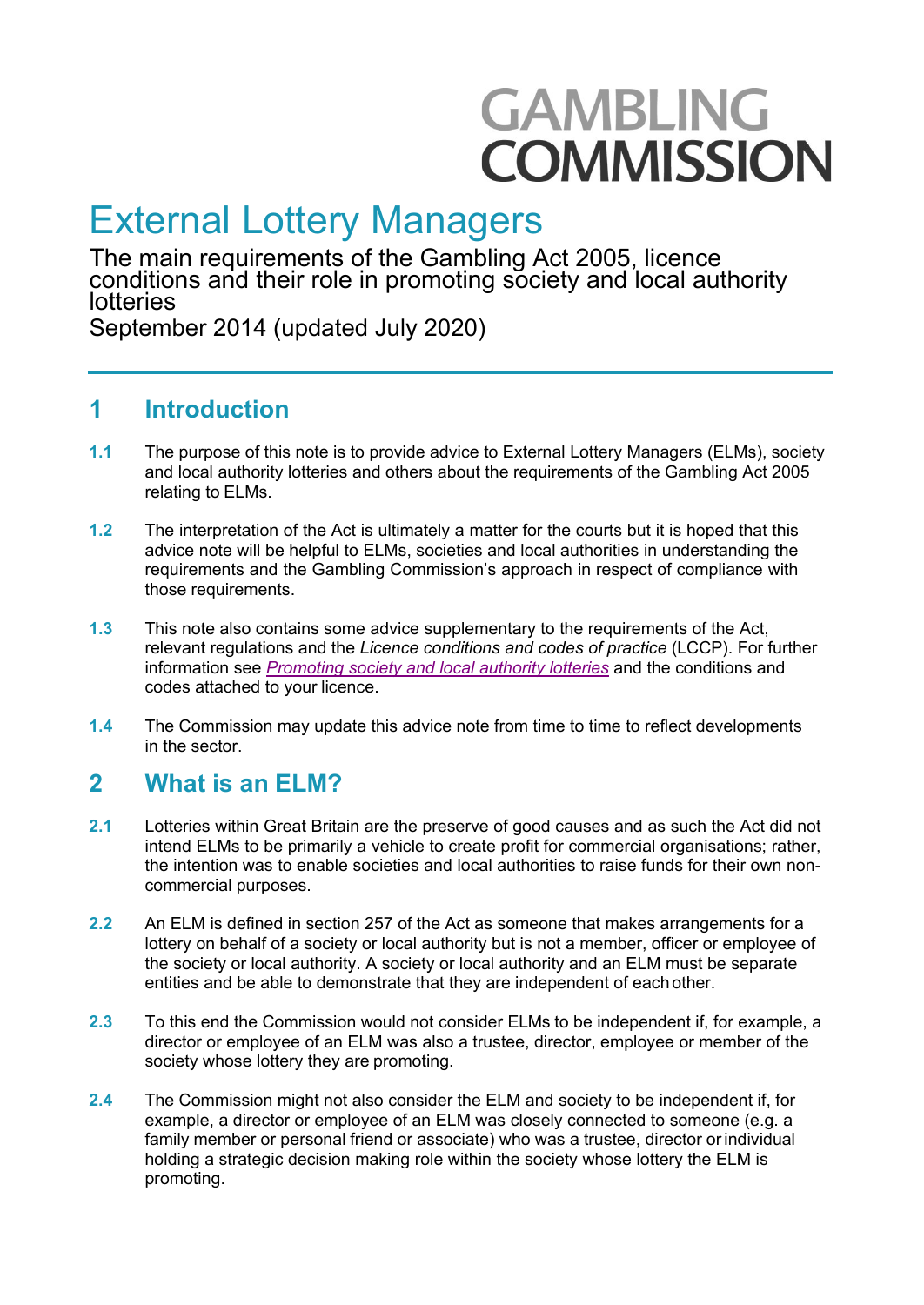- **2.5** The Act allows societies and local authorities to employ ELMs to manage all or part of their lotteries so that societies and local authorities may benefit from the experience or economies of scale that come with employing an ELM.
- **2.6** Under section 252 of the Act, a person promotes a lottery if they make or participate in making the arrangements for a lottery. It states further that a person promotes a lottery in particular if they:
	- make arrangements for printing of tickets
	- make arrangements for the printing, publication and distribution of promotional material<sup>1</sup>
	- make arrangements to advertise a lottery
	- invite an individual to participate in a lottery
	- sell or supply tickets
	- offer to sell or supply tickets
	- use premises for the purpose of allocating prizes or for any other purpose connected with the administration of a lottery.
- **2.7** A person commits an offence under the Act<sup>2</sup> if they carry out any of these activities on behalf of a society or local authority unless they:
	- are an officer, employee or a member of a licensed or registered society or local authority; or
	- are a licensed ELM directed by a society or local authority to run all or part of its lottery.
- **2.8** A person also commits an offence if they facilitate a society or local authority lottery unless they act in accordance with an operating licence. A person facilitates a lottery<sup>3</sup> if they:
	- print lottery tickets for a specified lottery
	- print promotional material for a specified lottery
	- advertise a specified lottery.
- **2.9** Uncertainty can arise as to whether services provided to societies or local authorities amount to the promotion or facilitation of a lottery or to the provision of services which do not amount to promotion or facilitation. The Commission's advice note *[Promoting society](http://www.gamblingcommission.gov.uk/PDF/Promoting-society-and-local-authority-lotteries.pdf) [and local authority lotteries](http://www.gamblingcommission.gov.uk/PDF/Promoting-society-and-local-authority-lotteries.pdf)* gives further guidance on the distinctions between the two, bu[t](http://www.gamblingcommission.gov.uk/PDF/Promoting-society-and-local-authority-lotteries.pdf) [anyone who is uncertain wheth](http://www.gamblingcommission.gov.uk/PDF/Promoting-society-and-local-authority-lotteries.pdf)er the services provided require the provider to hold an ELM licence should contact the Commission for further guidance.

## **3 Licensing requirements**

- **3.1** An ELM must hold a lottery manager operating licence issued by the Commission before they can promote a society or local authority lottery. The ELM (and the relevant society or local authority) will also need to hold a remote gambling licence if they intend to sell tickets by means of remote communication (eg internet, telephone etc).
- **3.2** It is the responsibility of both the society (or local authority) and the ELM to ensure that the other party holds the relevant operating licence(s) before they enter into any arrangements regarding the promotion of lotteries.
- **3.3** Unless an ELM qualifies as a small scale operator (SSO), [4](#page-1-3) individuals holding key management positions at an ELM may be required to hold a Personal Management Licence (PML) - this may be the managing director, chief executive, finance director, compliance manager, marketing manager and IT manager.

<span id="page-1-0"></span><sup>1</sup> Promotional material is defined as a document that advertises, invites participation, contains information about how to participate, or lists winners, in a particular lottery.

<span id="page-1-1"></span><sup>&</sup>lt;sup>2</sup> Section 258 of the Gambling Act 2005

<span id="page-1-3"></span><span id="page-1-2"></span><sup>&</sup>lt;sup>3</sup> Section 259 of the Gambling Act 2005

<sup>4</sup> A gambling operator qualifies as an SSO unless there are four or more persons who have responsibilityfor any of the key functions.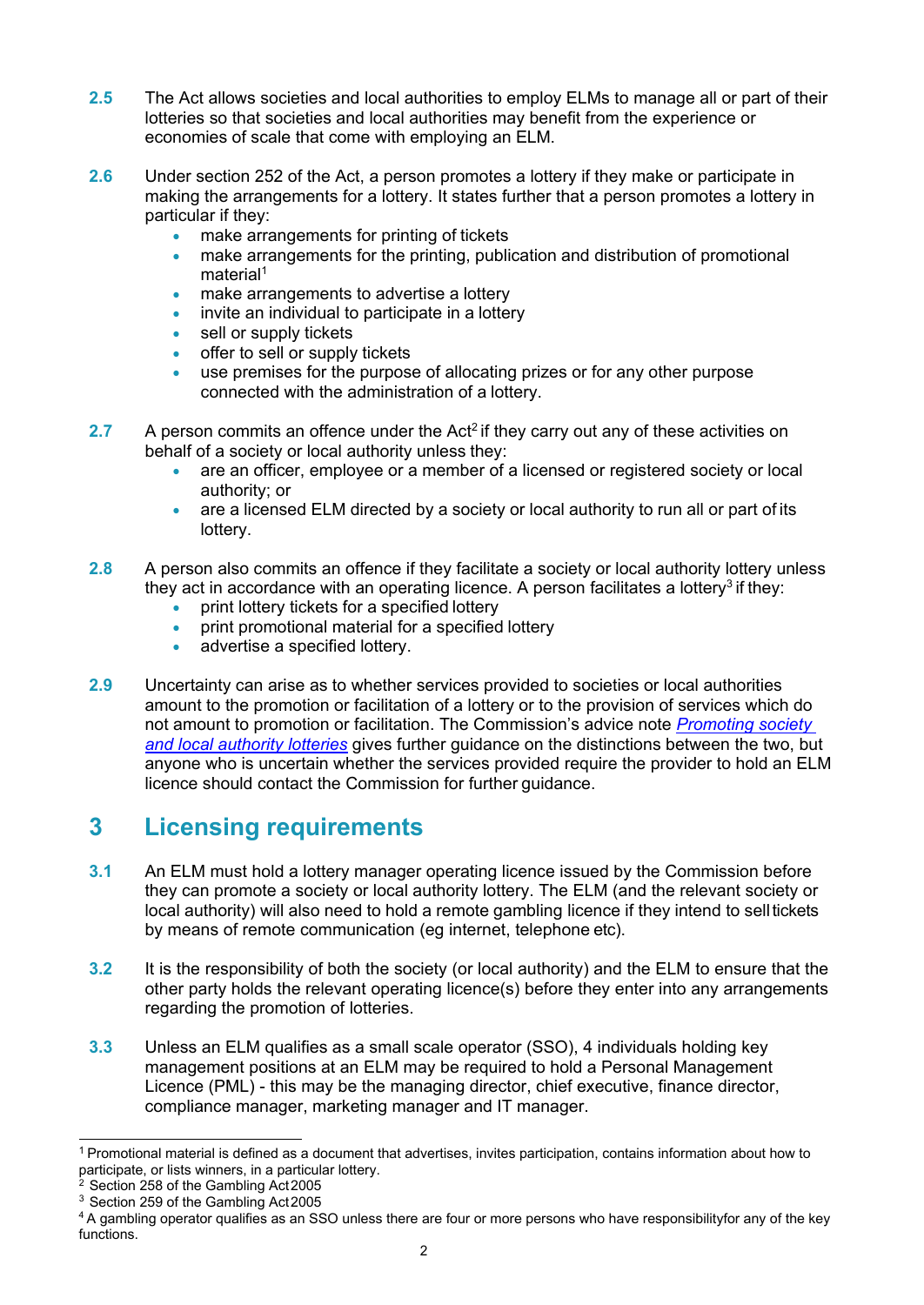**3.4** The Commission expects all licensed operators to put in place people and systems to enable them to be compliant with the Act and licence conditions. In general the function of regulatory compliance should be assumed by one individual who will have overall responsibility for ensuring compliance. For large scale operators the person holding responsibility for compliance should have no other function in order to ensure they can carry out their role without the potential for any conflict of interest. The Commission understands and accepts that this may not always be possible for small scale operators who have few employees able to hold key management positions.

## **4 The purpose of society and local authority lotteries**

- **4.1** The intention of the Act is to allow non-commercial societies to use a lottery as a means of raising funds from the public for the cause promoted by the society or for the local authority to raise funds for any purpose for which they have the power to incur expenditure. The provisions are relatively limited in scope. It is not the intention of the Act to allow society or local authority lotteries to be promoted for private or commercial gain although it is accepted that an ELM is a commercial business that usually exists to produce a commercial profit.
- **4.2** The proportion of the proceeds of a lottery that are distributed for the purposes of the society or local authority are called the 'profits' (see section 7 - Proceeds and profits, and the Commission's advice note *[Lottery proceeds, April 2013](http://www.gamblingcommission.gov.uk/PDF/Lottery-proceeds-advice-note.pdf)* for further information). Each society or local authority lottery must return a minimum of 20% of the proceeds to the purposes of the society or local authority.
- **4.3** Under section 260 of the Act it is an offence to use any part of the 'profits' of a lottery for a purpose other than that stated by the society or in the promotional material<sup>5</sup>.
- **4.4** Alongside the profits, the proceeds of a lottery will be split between the payment of prizes and paying reasonable expenses $^6$ . The expenses can include a payment to an ELM in respect of the services provided in respect of promotion of the lottery. However, that payment must be proportionate and reflect the lawful status of the lottery as a means of raising funds to support a non-commercial society or local authority. The promoting society or local authority must ensure any fees paid to an ELM constitute an expense reasonably incurred organising the lottery.

## **5 The relationship between ELMs and society and local authority lotteries**

- **5.1** The Act allows a society or local authority lottery to employ an ELM to manage all or part of its lottery on its behalf<sup>7</sup>. The intention of these provisions is relatively limited in scope: they are designed to do nothing more than to allow a society to 'outsource' the running of a lottery to a third party.
- **5.2** The fact that a society or local authority may employ a licensed ELM to manage all or part of its lottery does not absolve the society or local authority from its responsibility for ensuring that the lottery is conducted in such a way as to ensure that it is lawful and fully compliant with the Act, related regulations and all licence conditions and codes of practice.
- **5.3** Where an ELM is employed to make the arrangements for all or part of the lottery including paying prizes and the expenses, the society or the local authority is equally responsible, with the  $\mathsf{ELM}^8$ , for the lawful distribution of the proceeds.

<span id="page-2-0"></span><sup>5</sup> Section 260 of the Gambling Act 2005. Section 261 applies the same offence to small society lotteries

<span id="page-2-2"></span><span id="page-2-1"></span><sup>6</sup> Section 254 of the Gambling Act 2005

<sup>7</sup> Section 257 of the Gambling Act 2005

<span id="page-2-3"></span><sup>8</sup> Section 252(4) of the Gambling Act 2005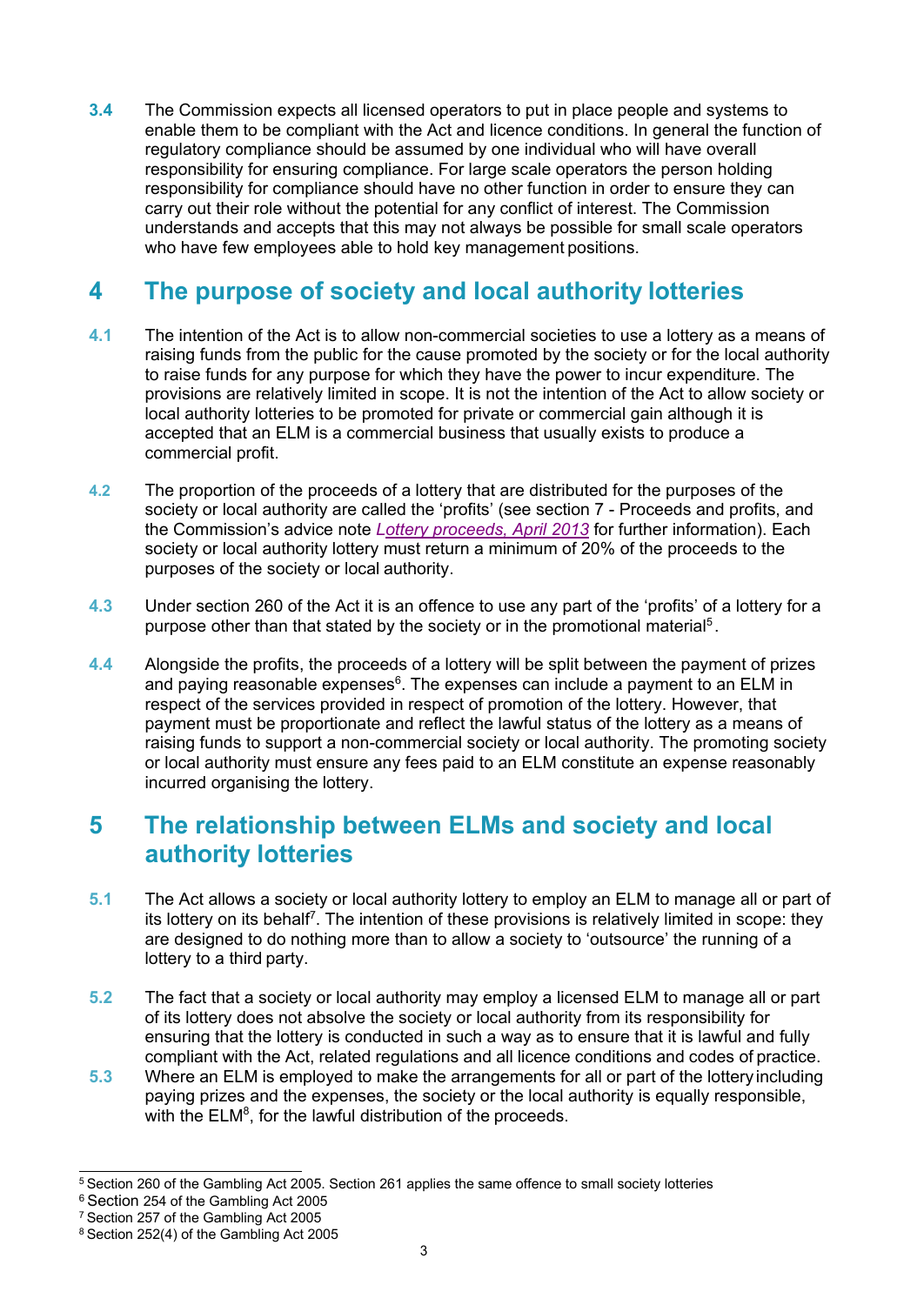This includes the mandatory requirement to return a minimum of 20% of the proceeds of any lottery promoted to the purposes for which the promoting society is conducted or the local authority has the power to incur expenditure (for further information, refer to the Commission's advice note *[Lottery proceeds, April 2013](http://www.gamblingcommission.gov.uk/PDF/Lottery-proceeds-advice-note.pdf)*).

**5.4** If an ELM (or a service provider) is involved in the distribution of the proceeds, the Commission expects that they agree with the society or local authority in advance about how they will be distributed. This should include discussing and agreeing the prize structure, and ensuring that any expenses are reasonably incurred. If involved in the distribution of the profits of a lottery (ie the proportion returned for the purposes of the society or local authority), this must be done in accordance with terms agreed with the society or local authority and in accordance with the society's or local authority's purpose. The society or local authority must always retain overall control of the distribution of profits.

## **6 Licence conditions and codes of practice relating to ELMs**

- **6.1** All ELMs licensed by the Commission to run lotteries on behalf of societies and local authorities are required to comply with specific conditions and codes of practice relevant to them. The specific licence conditions are set out at the time a licence is issued and are printed on the licence.
- **6.2** Some of the licence conditions and codes of practice applicable to ELMs are referred to below. Specific details are contained in the [Licence conditions and codes of](http://www.gamblingcommission.gov.uk/for-gambling-businesses/Compliance/LCCP/Licence-conditions-and-codes-of-practice.aspx) [practice.](http://www.gamblingcommission.gov.uk/for-gambling-businesses/Compliance/LCCP/Licence-conditions-and-codes-of-practice.aspx)

#### **Protection of customer funds and lottery proceeds**

**6.3** There are a number of requirements on ELMs in relation to protecting customer funds as well as the proceeds of lotteries by putting 'ring-fencing' in place. In relation to customer funds the LCCP requires that:

> 'Licensees who hold customer funds must ensure that these are held in a separate client bank account or accounts<sup>9</sup>.'

and;

'Licensees who hold customer funds must set out clearly in the terms and conditions under which they provide facilities for gambling information about whether customer funds are protected in the event of insolvency, the level of such protection and the by which this is achieved.

Such information must be according to such rating system and in such form the Commission may from time to time specify. It must be provided in writing to each customer, in a manner which requires the customer to acknowledge receipt of the information and does not permit the customer to utilise the funds for gambling until they have done so, both on the first occasion on which the customer deposits funds and on the occasion of any subsequent deposit which is the first since a change in the licensee's terms in relation to protection of such funds.<sup>10'</sup>

**6.4** The LCCP also sets out a definition of customer funds.

<span id="page-3-0"></span><sup>&</sup>lt;sup>9</sup> Condition 4.1.1 of the Licence Conditions and Codes of Practice (April 2018)

<span id="page-3-1"></span><sup>&</sup>lt;sup>10</sup> Condition 4.2.1 of the Licence Conditions and Codes of Practice (April 2018)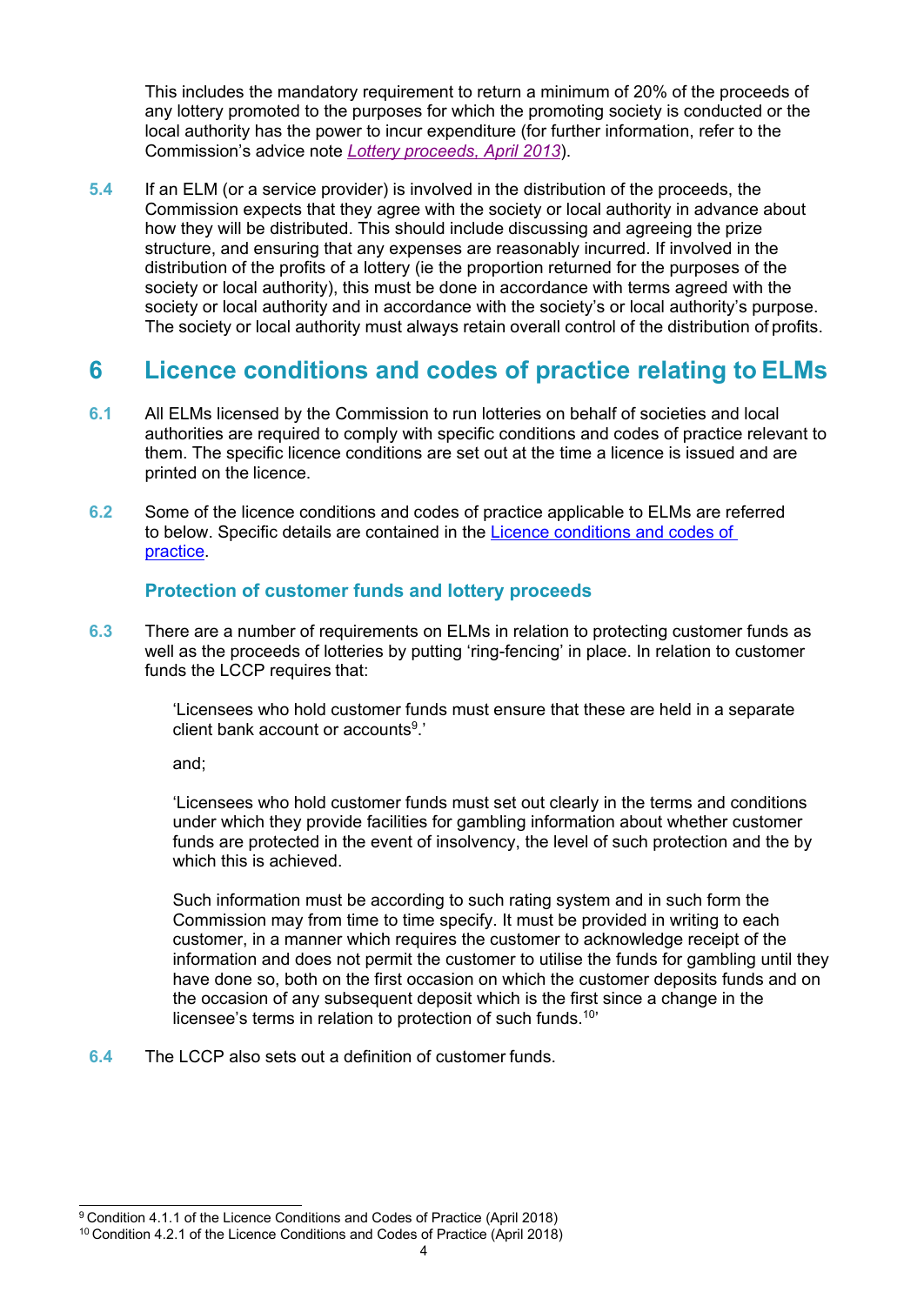#### **6.5** For lottery proceeds, the following applies:

'Licensees must have arrangements in place to ensure separation between lottery proceeds they hold on behalf of non-commercial societies or local authorities and their own trading income and that such lottery proceeds are legally protected by means of separate bank accounts having trustee status or equivalent legal protection for each society or local authority in the event of the licensee's insolvency, in which event the proceeds will be paid to the society or local authority.['11](#page-4-0)

- **6.6** The second part of the above is specific to ELMs who hold the proceeds of a lottery on behalf of a society or local authority prior to or following a lottery draw. It is vital for an ELM to understand that the proceeds of any lottery are proceeds belonging to the society or local authority and that they are holding those funds in trust on behalf of those entities. The Commission places particular importance on the ELM having sufficient arrangements in place to protect those funds (the proceeds) for the society or local authority to ensure that they are not used for any purpose other than that which the Act permits and that they are protected in the event of the ELM's insolvency or any claim on the ELM's financial reserves.
- **6.7** Section 254 of the Act defines 'proceeds' as 'the aggregate of amounts paid in respect of the purchase of lottery tickets'. The Commission's view is that if monies are committed/appropriated to the purchase of a ticket in a specific lottery draw, then the monies are likely to be 'proceeds'. If monies are held in an account before being 'allocated to a gamble' (a lottery) then the monies are likely to be customer funds. For example, monies paid in advance by those wishing to partake in lotteries are customer funds until they are committed/appropriated to the purchase of a lottery ticket in a particular draw and thereafter lottery proceeds within the definition in section 254(1). Lottery proceeds also have the potential to revert to being customer funds in the event the draw does not take place, or in the event the subscription is cancelled and where the stake is refunded to the participant.

#### **Social responsibility**

- **6.8** Lotteries are a form of gambling and as such ELMs are required to ensure that children and other vulnerable people are not harmed or exploited by the lotteries they manage. Societies and local authorities have the same requirements placed on them.
- **6.9** The minimum age for participation in a society or local authority lottery is 16 years. A person commits an offence if they invite or allow a child (someone under the age of 16) to enter such a lottery. ELMs, licensed societies and local authorities must have written policies and procedures in place to help prevent and deal with cases of under-age play. They must be able to evidence how these procedures and policies are applied to mitigate any risk to the licensing objectives<sup>12</sup>.
- **6.10** Licence holders must take all reasonable steps to ensure that information about how to gamble responsibly and how to access information and help in respect of problem gambling is readily available, and all marketing material for the lottery must display the begambleaware logo (including a link to the begambleaware website in the case of electronic material).
- **6.11** All licence holders are required to make a contribution to research, education and treatment in relation to problem gambling. ELMs, licensed societies and local authorities should ensure this provision is met either directly or through membership of a trade body that makes a donation to a recognised organisation on behalf of its members.

<span id="page-4-0"></span><sup>&</sup>lt;sup>11</sup> Condition 11.2.1 of the Licence Conditions and Codes of Practice (April 2018)

<span id="page-4-1"></span> $12$  Preventing gambling from being a source of crime or disorder, being associated with crime or disorder or being used to support crime; ensuring gambling is conducted in a fair and open way; protecting children and other vulnerable persons from being harmed or exploited by gambling (Section 1 of the Gambling Act 2005)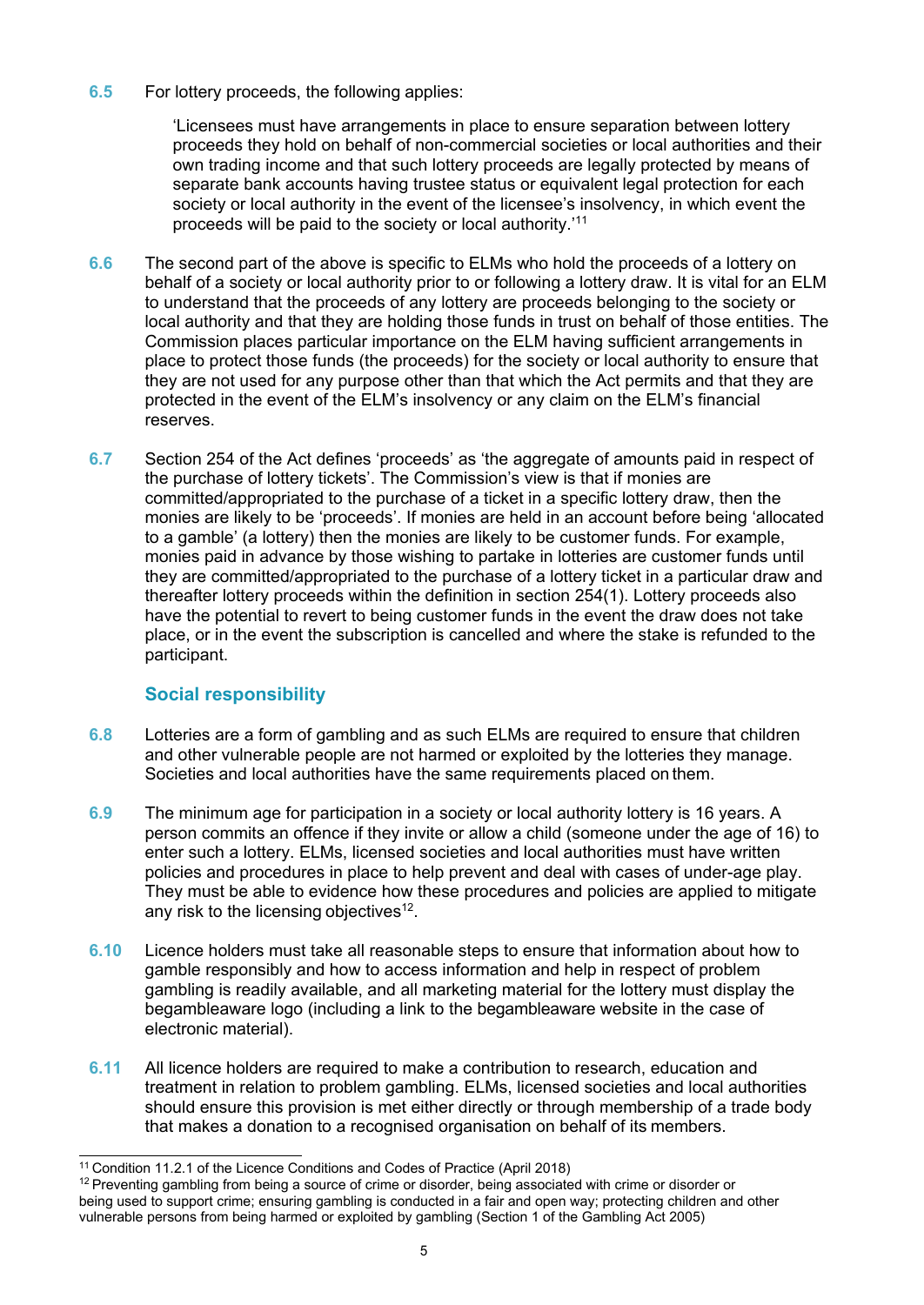A licensed society must meet this provision and it can be rightly included as an expense of the lottery or can be taken from other non-lottery financial reserves.

- **6.12** ELM's are also required to make a contribution but it cannot form part of the expenses of a lottery although in the Commission's view it is permissible for the funds to come from the part of the expenses paid to the ELM by the society for providing their services. While the Commission does not specify the recipient or the amount of the contribution, many licensees choose to make a donation to the Responsible Gambling Trust, based on a percentage of their gross gambling yield.
- **6.13** Further information about social responsibility requirements is available in the Commission's *[Licence conditions and codes](http://www.gamblingcommission.gov.uk/for-gambling-businesses/Compliance/LCCP/Licence-conditions-and-codes-of-practice.aspx) of practice (LCCP)*. Sector- specific extracts from the LCCP are available to download from the Co[mmission's](http://www.gamblingcommission.gov.uk/for-gambling-businesses/Compliance/LCCP/Licence-conditions-and-codes-of-practice-sector-extracts.aspx) website.

#### **Regulatory returns**

- **6.14** Licence condition 15.3 requires that all ELMs submit an annual regulatory return to the Commission. The return must be submitted within 42 days of the end of the annual business period. This must contain all of the necessary information requested by the Commission and is best submitted securely online at [www.gamblingcommission.gov.uk.](http://www.gamblingcommission.gov.uk/for-gambling-businesses/eServices-our-online-self-serve-portal.aspx)
- **6.15** Where the ELM makes the arrangements for any part of the lottery they must record the proportion of the proceeds of the lottery generated by the ELM's activity and include this in their regulatory return, together with details on the annual managed proceeds split by product type. In some circumstances, the ELM may need to request this information from the society.
- **6.16** For example, if the ELM is only 'making arrangements' in respect of one aspect of the lottery campaign such as direct mail, the ELM is only required to report the proceeds generated by that aspect of the lottery.

#### **Lottery Submissions**

- **6.17** The licence conditions attached to all lottery operating licences include a requirement that in respect of each lottery promoted a submission must be sent to the Commission within three months of the date of the lottery, showing the total proceeds and how they have been distributed. It is the responsibility of the society and the ELM to ensure that any lottery submission made in respect of the distribution of the proceeds of a lottery is a true and accurate reflection of how those proceeds have been distributed.
- **6.18** Where the ELM is instructed by a society to make lottery submissions on its behalf the ELM must ensure that the society approves every submission before it ismade.

#### **Information to lottery players: proceeds and prizes**

- **6.19** Social responsibility codes attached to all lottery operating licences include a requirement to take account of the Commission's guidance on providing information to lottery players about how proceeds are used and the likelihood of winning a prize and how those prizes are allocated. This information must be available prior to participating in a lottery.
- **6.20** Further information about these requirements can be found in the Commission's guidance [Information to lottery players: proceeds and prizes.](http://www.gamblingcommission.gov.uk/PDF/Society-lotteries-guidance-to-operators.pdf)

### **7 Proceeds and profits**

**7.1** Section 254 of the Act clarifies what is meant by 'proceeds' and 'profits' of a lottery. It defines proceeds as 'the aggregate of amounts paid in respect of the purchase of lottery